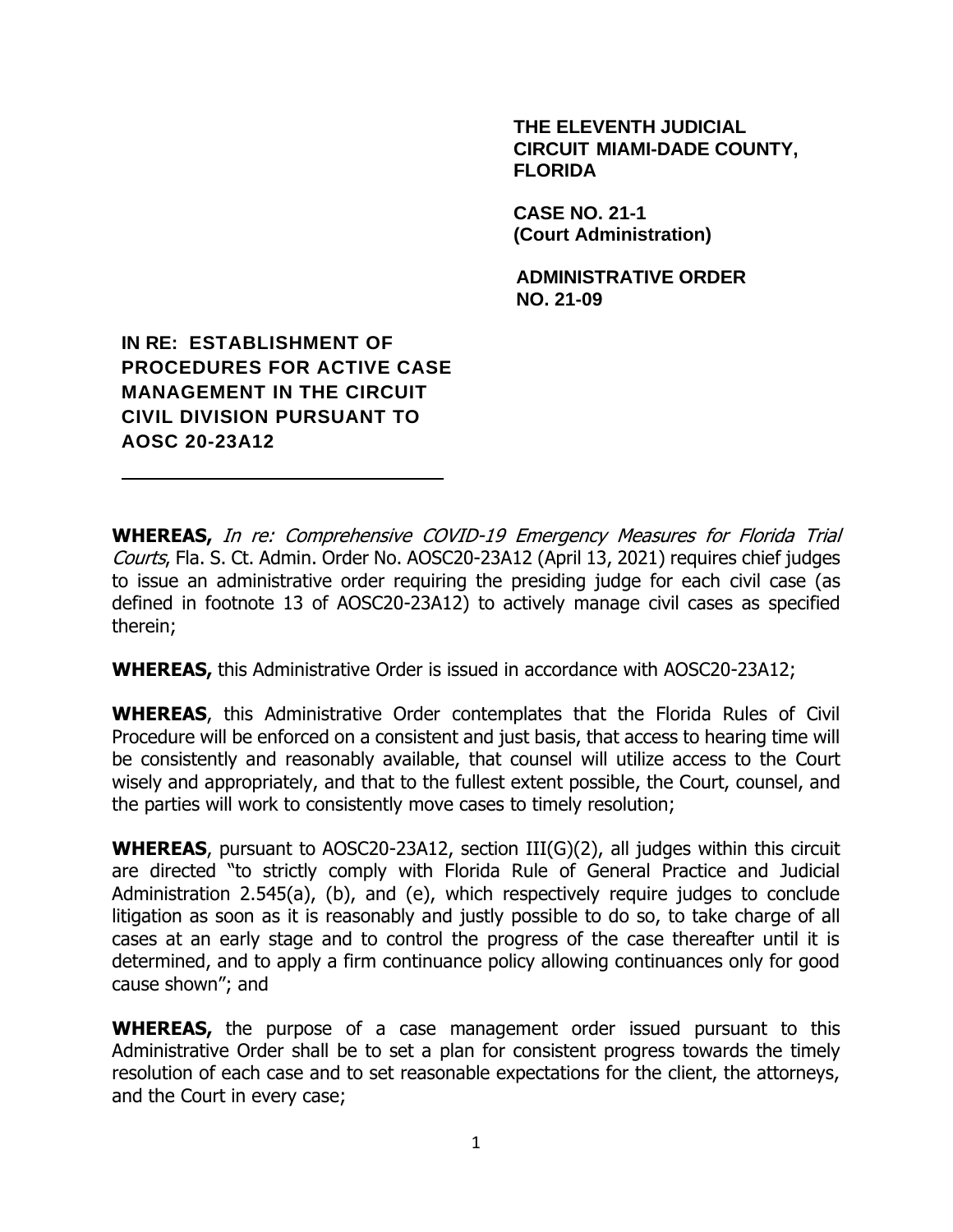**NOW, THEREFORE,** pursuant to the authority vested in me as Chief Judge of the Eleventh Judicial Circuit of Florida under Rule 2.215, Florida Rules of General Practice and Judicial Administration, it is hereby **ORDERED**:

The following requirements apply to cases in the Civil Division of the Circuit Court.

## **I. CASES REQUIRING CASE MANAGEMENT ORDERS**

- **A.** NEW CASES: case management orders must be entered in every new case filed on or after April 30, 2021, within 30 days after the last defendant being served but no later than 120 days after the filing of the action.
- **B.** EXISTING CASES: The Court shall ascertain the status of existing cases by receipt of a Case Management Report summarizing the current status and needs of the case and shall thereafter enter a case management order in each civil case as required. The reports shall be due and orders entered pursuant to the schedule at section V.A.2. below, subject to the following exceptions:
	- **1.** For all **cases with existing case management orders** under which parties are proceeding, no additional case management order need be entered.
	- **2.** For all **cases currently set for trial in the future**, no additional case management order need be entered. The current trial order shall serve as the case management order, provided that the parties comply with the deadlines contained therein. If the case is not reached for trial, continued, or rolled, a case management order setting forth all deadlines for case activities which have not been completed and a new, firm trial date shall be entered no later than the end of the original trial period.
	- **3.** For all **cases currently placed on inactive status by court order**, no additional case management order need be entered. However, within 45 days after the termination of the event or status supporting inactive status, the parties shall comply with the provisions of subsection 4 immediately below.
	- **4.** For all **cases subject to current moratoria**, no additional case management order need be entered. If the case is subject to a statutory stay or a moratorium that prevents prosecution of the case, then a case management report shall be due, as follows:
		- a. for cases filed on or after April 30, 2021: Within 45 days after the stay or the moratorium ends or within 30 days after service of the complaint on the last of all named defendants (whichever date is later); or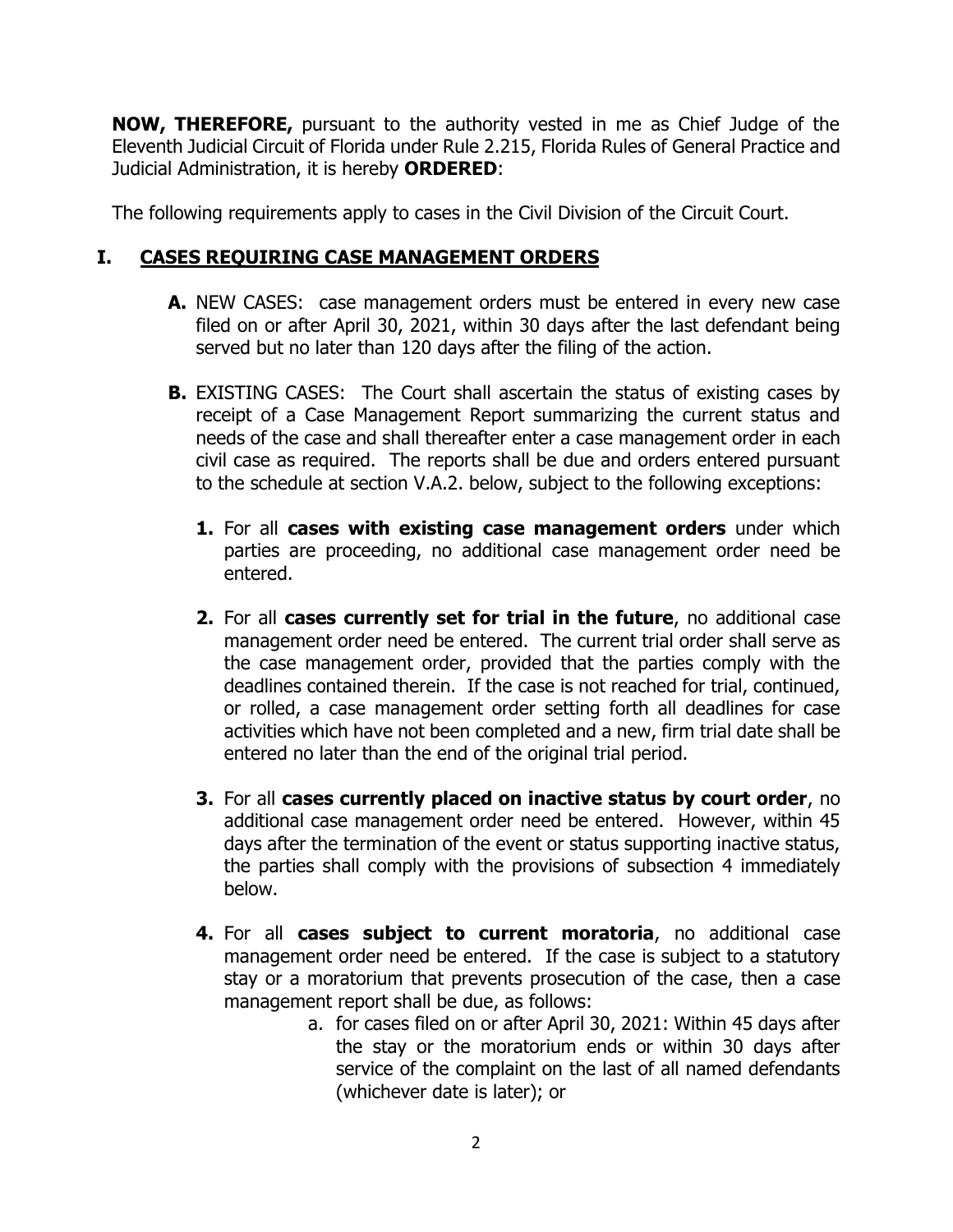- b. for cases filed before April 30, 2021: By December 3, 2021, within 45 days after the stay or the moratorium ends or within 30 days after service of the complaint on the last of all named defendants (whichever date is later).
- 5. For all **cases subject to section 51.011**, Florida Statutes, post-judgment proceedings, and writs to which Florida Rule of Civil Procedure 1.630 applies, no additional case management order need be entered.
- 6. For all **cases subject to dismissal for lack of prosecution** pursuant to Florida Rule of Civil Procedure 1.420(e), no additional case management order need be entered.
	- a. If a party wishes to show good cause as to why a case shall remain pending, the good cause showing shall include a case management report proposing a schedule for the case and deliver same to the Court at the time of the hearing. If the case remains pending after the lack of prosecution hearing, a case management order must be issued within 30 days after the Court determines that the case should remain pending.
- 7. If a **case is uncontested**, the Plaintiff may proceed to final judgment in lieu of engaging in the case management report process, provided that the Plaintiff files all necessary motions for default, motions for final default judgment, motions for summary judgment, and any other motions necessary to dispose of the case before the deadline set forth in section V.A.1. of this Administrative Order for the filing of the case management report. If the Plaintiff does not proceed to final judgment, it must comply with the report requirements and explain specifically why it is not progressing an uncontested case.

## **II. CASE MANAGEMENT ORDER REQUIREMENTS**

This administrative order is intended to implement the requirements of Florida Rule of General Practice and Judicial Administration 2.545<sup>1</sup> and Florida Rules of Civil Procedure  $1.010<sup>2</sup>$  to honor the requirement to progress cases to resolution.<sup>3</sup> Counsel are required

<sup>&</sup>lt;sup>1</sup> "Judges and lawyers have a professional obligation to conclude litigation as soon as it is reasonably and justly possible to do so. However, parties and counsel shall be afforded a reasonable time to prepare and present their case."

<sup>&</sup>lt;sup>2</sup> The Rules of Civil Procedure "shall be construed to secure the just, speedy, and inexpensive determination of every action.)

<sup>&</sup>lt;sup>3</sup> AOSC20-23A12, section III(G)(3)d indicates that: "lawyers must strictly comply with Florida Rule of General Practice and Judicial Administration 2.545(a), which requires lawyers to conclude litigation as soon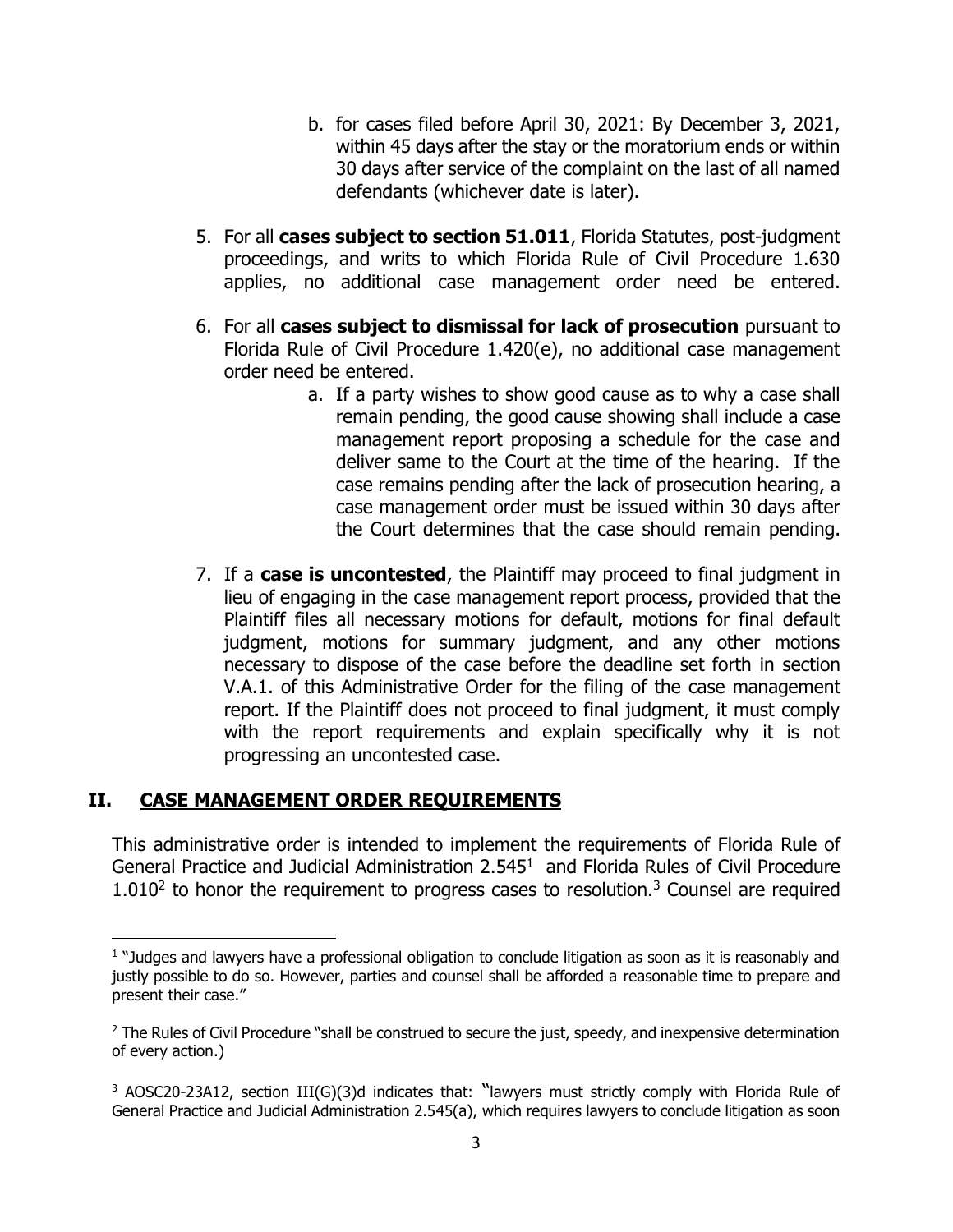to submit the Case Management Report and to follow the Case Management Order entered in their case. Failure to file the report or follow the scheduling deadlines of the order will result in sanctions by the presiding judge in the case. The presiding judge may sanction counsel, sanction clients, dismiss the action, strike pleadings, limit proof by excluding witnesses or exhibits, or take any other appropriate action as provided by Florida Rule of Civil Procedure 1.200(c).

A. The case management order shall specify the projected date of trial; indicate that the deadlines established in the order will be strictly enforced by the court; indicate that a firm trial date will be ordered by the presiding judge when the case is at issue pursuant to Florida Rule of Civil Procedure 1.440. The maximum deadlines specified pursuant to this subsection, as well as the projected date of trial, shall be consistent with the time standards specified in Florida Rule of General Practice and Judicial Administration 2.250(a)(1)(B) for the completion of civil cases.

|  | B. The Case Management Order shall include the following deadlines: |  |  |
|--|---------------------------------------------------------------------|--|--|
|  |                                                                     |  |  |

| <b>Case Management Order Deadlines</b>                                        |
|-------------------------------------------------------------------------------|
| Deadlines for service of complaints, service under extensions, and adding new |
| parties                                                                       |
| <b>Deadline for Pleadings</b>                                                 |
| Deadline for Propounding Requests for Production, Requests to Admit and       |
| <b>Interrogatories</b>                                                        |
| Deadline for Initial Scheduling and Setting Depositions                       |
| <b>Deadline for Witness and Exhibit List</b>                                  |
| <b>Deadline for Expert Disclosure</b>                                         |
| <b>Deadline for Inspections/Examinations</b>                                  |
| <b>Deadline for Discovery Completion (Including Depositions)</b>              |
| <b>Deadline for Dispositive Motions</b>                                       |
| <b>Deadline for Pretrial Motions</b>                                          |
| <b>Deadline for Jury Instructions</b>                                         |
| <b>Deadline for ADR/Mediation</b>                                             |
| <b>Trial Ready Deadline</b>                                                   |

## **III. PROCEDURE FOR IMPLEMENTATION OF CASE MANAGEMENT ORDERS: THE CASE MANAGEMENT PROCEDURES BELOW APPLY TO ALL CASES IN WHICH THE FLORIDA RULES OF CIVIL PROCEDURE APPLY**.

Track Determination: Each civil division shall cause each civil case to which it is assigned to be reviewed to determine whether it is complex, streamlined, or general.

as it is reasonably and justly possible to do so, and that the pandemic alone is not a basis for a lawyer's failure to prepare a case for trial or otherwise actively manage a case."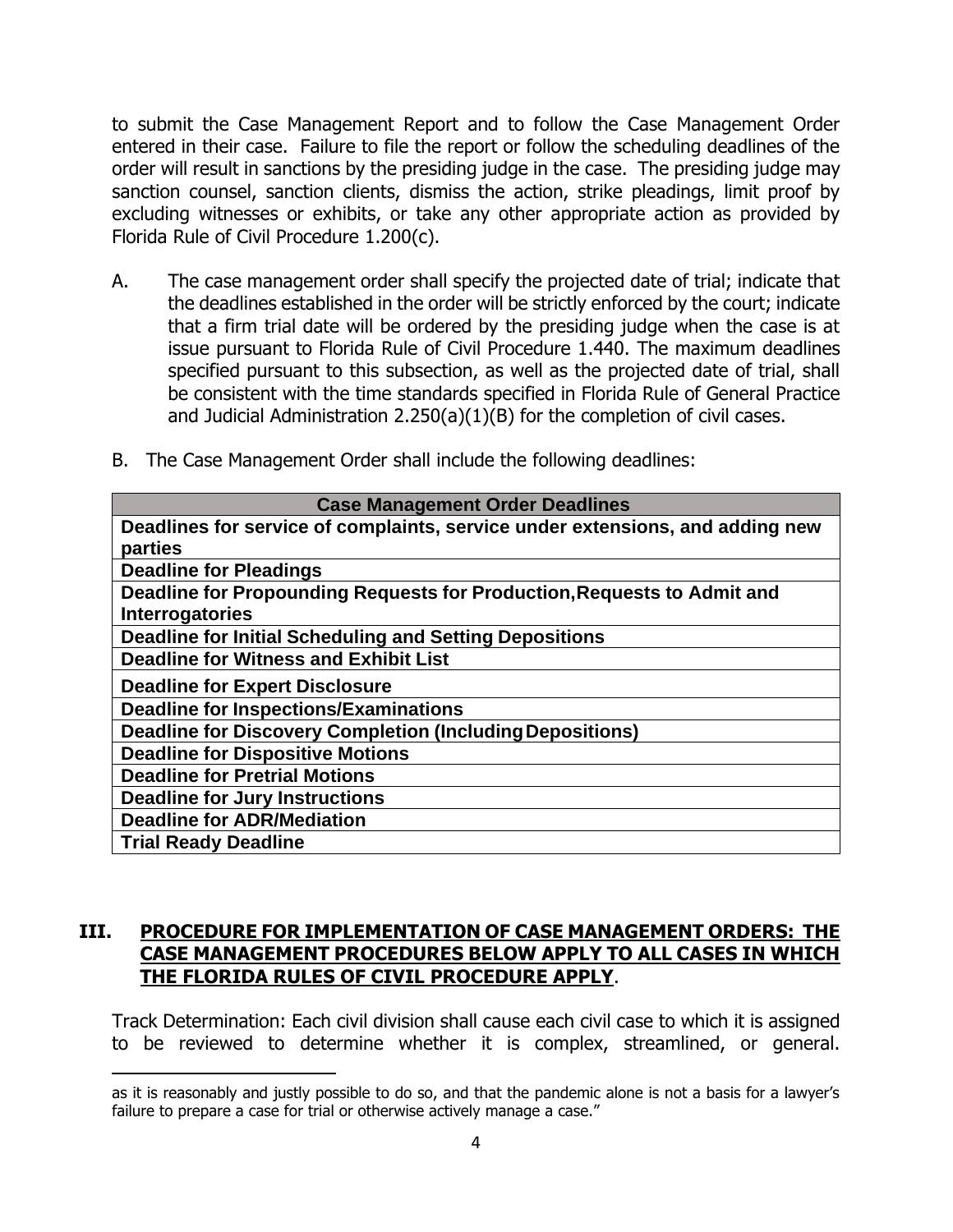Categorization is based on the amount of time and effort required to conduct discovery and prepare the case for resolution, and is not an indicator of the value of the case. The Court has established presumptive track assignments set forth in the current track assignment attached as Exhibit A. A current version of the operative schedule shall be available on the  $11<sup>th</sup>$  Circuit Webpage at: [https://www.jud11.flcourts.org/docs/CASE%20MANAGEMENT%20TRACK%20ASSIGNMENTS.do](https://www.jud11.flcourts.org/docs/CASE%20MANAGEMENT%20TRACK%20ASSIGNMENTS.docx)  $cx$ . This schedule may be amended as appropriate without the necessity of amending this AO, so parties are urged to check the link for the most up to date information.

The track assignment affects the case management schedule. Where the facts of the case support a track change, parties may request a track change by motion, supported by a proposed case management plan demonstrating, with specificity, a sufficient factual basis to support a different assignment. Track assignments are not based on the monetary value of the case, but rather on complexity and discovery needs.

Throughout this process counsel have an obligation to meet and confer to deliver the reports, engage in necessary scheduling, and otherwise progress the case in compliance with any case management order entered under this Administrative Order.

## **IV. DEFINITIONS OF CASE TRACK ASSIGNMENTS**

Complex, streamlined, and general are defined as:

- A. **Complex Civil Cases** actions that have been or may be designated by court order as complex under Florida Rule of Civil Procedure 1.201 and those action types that have historically required significant discovery and typically involve more than 20 witnesses excluding records custodians. These are cases involving expert knowledge or expertise about the subject of the controversy. Upon such designation, the action shall proceed as provided in the rule, with an anticipated resolution/trial date no later than 24 months after designated as complex. Generally, it is expected that the case will be identified as complex no later than 120 days after filing.
- B. **Streamlined Civil Cases** –streamlined civil cases are cases in which parties all have some knowledge of the event in controversy at the time it occurs and the discovery required to establish contested facts involves less than 10 witnesses (excluding records custodians), and includes all uncontested cases.
- C. **General Civil Cases** all other civil cases, which are cases in which one party has more knowledge of the subject of the controversy than the other, but which will generally require fewer than 20 depositions, excluding records custodians.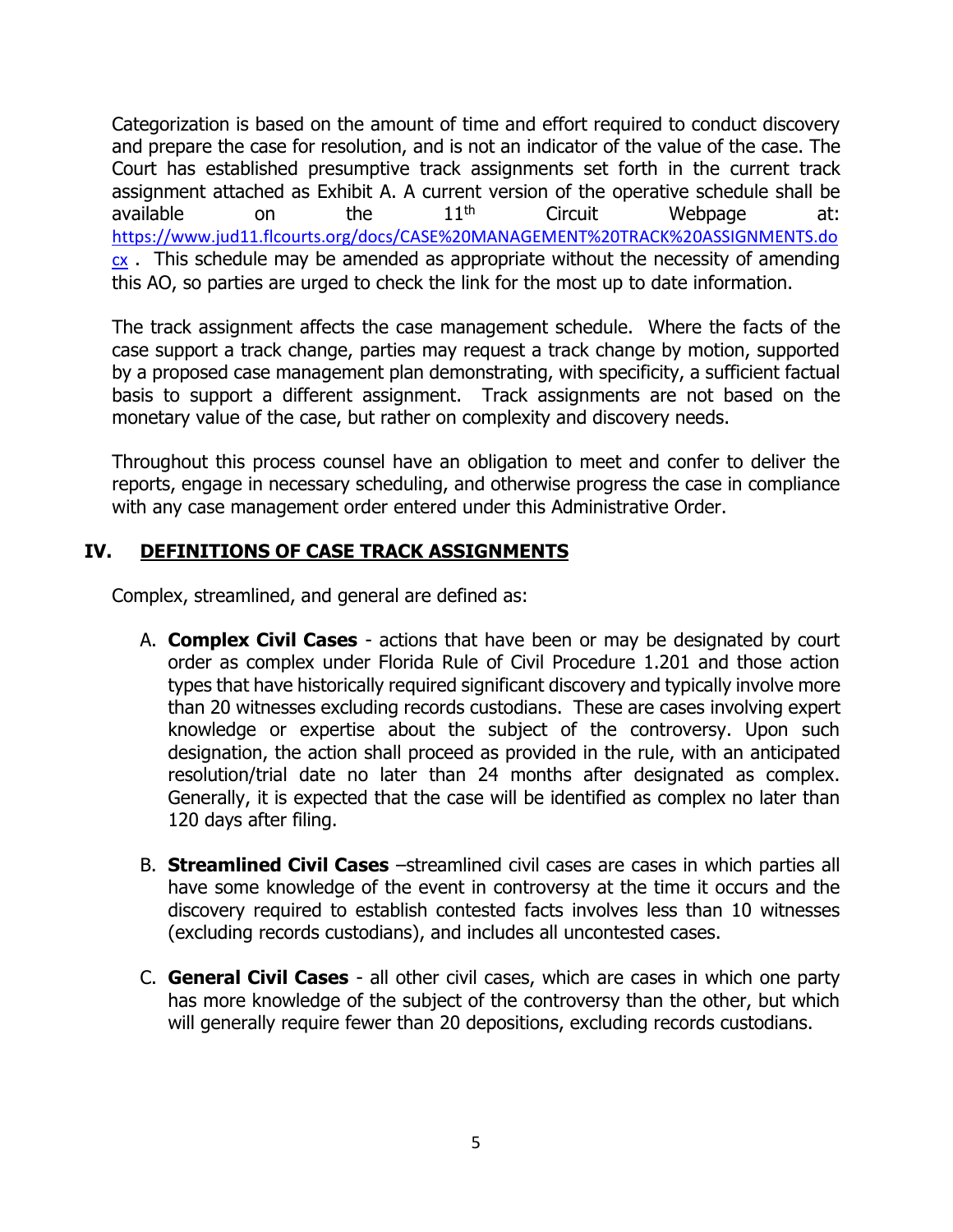### **V. CASE MANAGEMENT REPORTS**

## **A. For All Existing Cases:**

- 1. For cases filed before April 30, 2021, a Case Management Report in the form attached as Exhibit B to this Administrative Order and located at this link [https://www.jud11.flcourts.org/docs/JOINT%20CASE%20MANAGEMENT%20REPORT%2](https://www.jud11.flcourts.org/docs/JOINT%20CASE%20MANAGEMENT%20REPORT%20(CIRCUIT%20CIVIL).docx) [0\(CIRCUIT%20CIVIL\).docx](https://www.jud11.flcourts.org/docs/JOINT%20CASE%20MANAGEMENT%20REPORT%20(CIRCUIT%20CIVIL).docx) shall be submitted to the Court. The form of this report may be amended by the circuit from time to time so parties are urged to check the  $11<sup>th</sup>$  Circuit Webpage. Amendment will not require an amendment to this Administrative Order.
- 2. Each case's required report shall be filed in the Court file and delivered to the presiding judge via CourtMAP with a proposed order on the plan, Exhibit C located at <https://www.jud11.flcourts.org/docs/CASE%20MANAGEMENT%20ORDER.docx>. The form of this order may be amended by the circuit from time to time so parties are urged to check the  $11<sup>th</sup>$  Circuit Webpage. Amendment will not require an amendment to this Administrative Order The report shall be submitted pursuant to the following deadlines:

| <b>Filed Date</b>      | <b>Deadline for Plan</b><br><b>Submission to</b><br><b>Court</b> |             | <b>Trial Ready</b><br><b>Deadline</b> |
|------------------------|------------------------------------------------------------------|-------------|---------------------------------------|
|                        |                                                                  | Streamlined | September 15, 2021                    |
| 2015 or earlier:       | June 15, 2021                                                    | Standard    | October 15, 2021                      |
|                        |                                                                  | Complex     | December 15, 2021                     |
|                        |                                                                  |             |                                       |
|                        |                                                                  | Streamlined | September 15, 2021                    |
| 2016 - 2018:           | July 15, 2021                                                    | Standard    | November 15, 2021                     |
|                        |                                                                  | Complex     | <b>January 15, 2022</b>               |
|                        |                                                                  |             |                                       |
|                        |                                                                  | Streamlined | October 31, 2021                      |
| 2019 - April 30, 2021: |                                                                  | Standard    | April 15, 2022                        |
|                        | August 15, 2021                                                  | Complex     | <b>TBD at Case Management</b>         |
|                        |                                                                  |             | Conference                            |

3. The case management report shall serve as a comprehensive inventory of the current status of the case. It shall identify with specificity all the completed tasks in the case and those tasks remaining to be finished to bring the case to resolution, and shall utilize the format propounded by the  $11<sup>th</sup>$  Judicial Circuit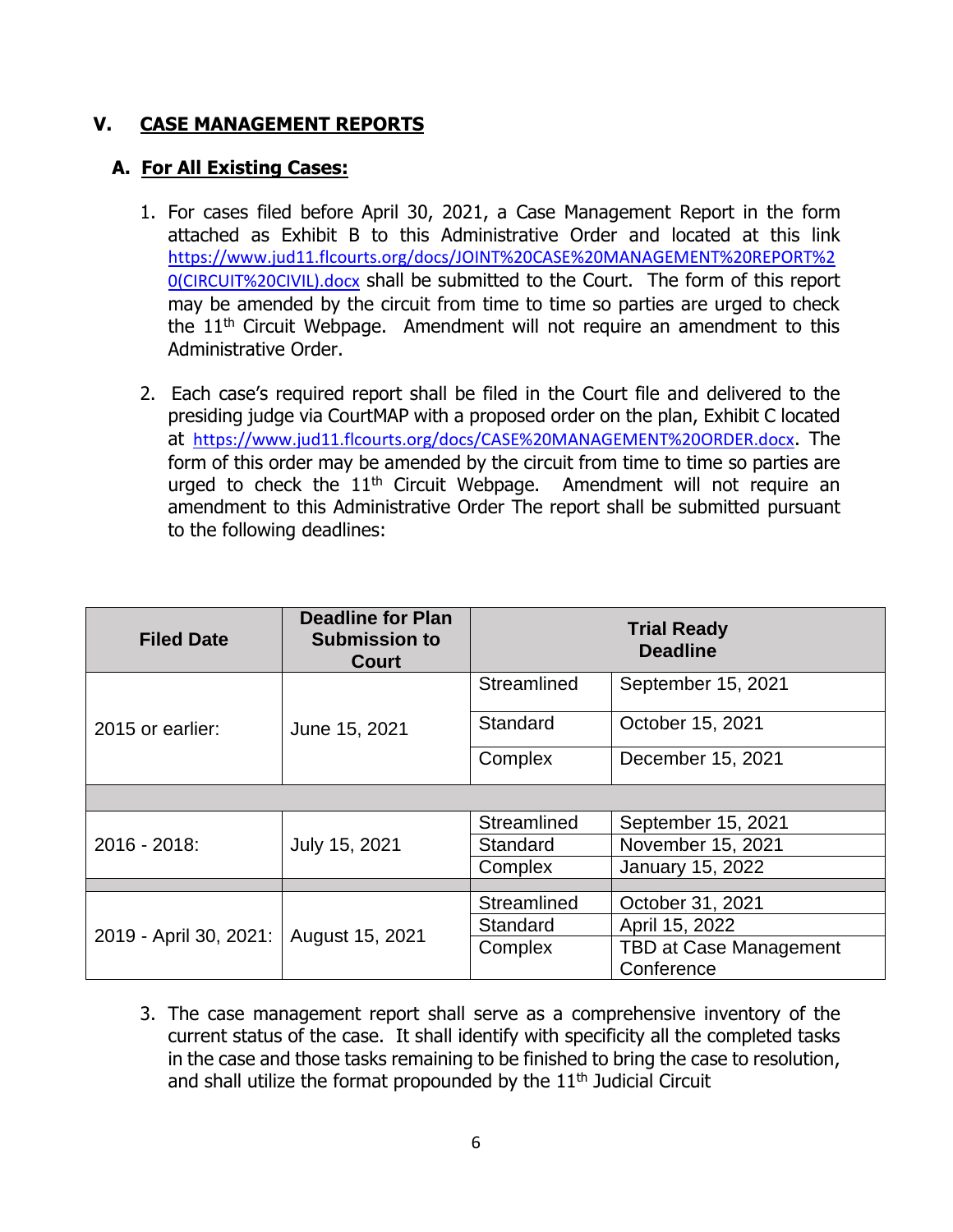- a. The case management report should be prepared collaboratively among counsel. If counsel cannot work together to submit a report, then the ability of the Court to address individual scheduling and case specific issues will be limited and the parties will be subject to the availability and unilateral choices of the Court.
	- i. Reasonable disagreements should be reflected on the joint case management report as opposed to filing separate reports. Both parties are responsible for the submission of the report. Plaintiffs shall have the burden of initiating the report drafting process, and Defendants must promptly respond. Failure of either party to engage in the process to the other's satisfaction does not excuse any party from filing the report. Both parties' disagreements should be encapsulated in a single report so that the report may be submitted to the Court by the deadline established within this Order.
	- ii. The parties are expected to diligently move their case forward during the preparation of the case management report. The deadlines for submission are designed to afford busy attorneys the opportunity to prepare these reports across their caseload, not to delay day-to-day events in the case pending the entry of the Case Management Order. Parties shall proceed with all scheduled events and shall continue to progress the case while the report is drafted.
- b. The Case Management Report shall be filed in the court file by the deadline and submitted to the presiding judge in CourtMAP.
- c. The case management report proposed by counsel must schedule case events so as to complete the case by the deadlines set forth in section V.A.2. above.
- d. These orders set the deadlines by which events must be completed. Where possible and appropriate in the case, counsel can and should take whatever actions they deem appropriate as early as possible in the case and need not wait for deadlines to engage in any action to progress the case. These deadlines are a floor, not a ceiling; and do not act as a prohibition of earlier completion.
- e. The Court will consider the Case Management Report submitted by counsel and accept it, reject it in whole or in part, and give it the weight the Court believes it deserves. The Court may amend the case plan in the case management order for purposes of scheduling, docket control, and case momentum. The Court is not bound by the parties' proposed plan, particularly where the plan fails to comply with the Florida Rules of Judicial Administration or the parties' obligation to promptly bring litigation to an end.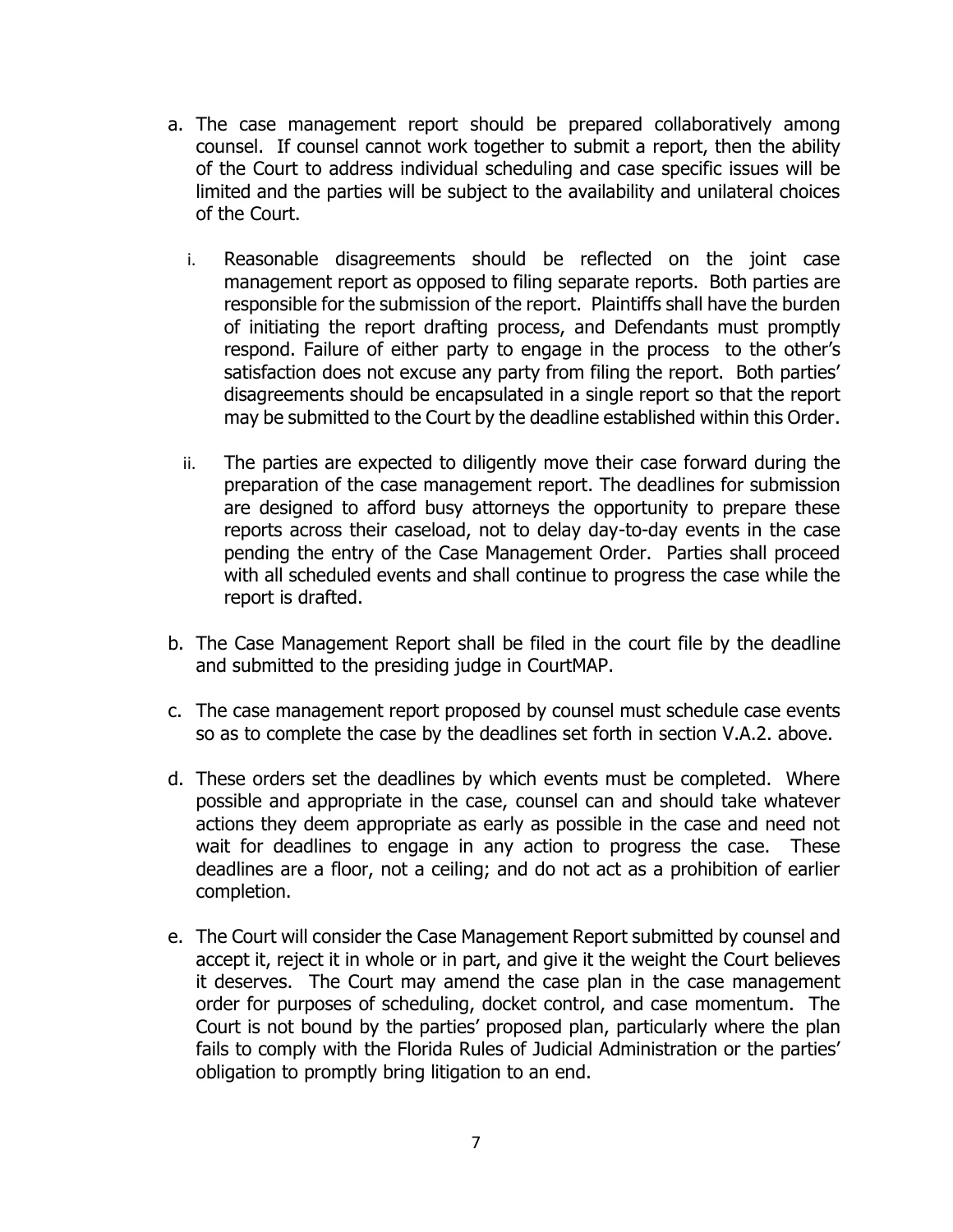### **B. For All New Cases Filed On Or After April 30, 2021:**

- 1. The Court will assign a case management track upon filing pursuant to the track assignment attached as Exhibit A.
- 2. A Case Management Order shall be entered by the Court within 30 days of service on the last defendant, but not later than 120 days from the filing of the Complaint.
- 3. Plaintiffs must serve their actions promptly. Service issues must be addressed promptly and with diligence.
- 4. No extensions pursuant to Florida Rule of Civil Procedure 1.070 shall be granted without specific proof of diligent effort to effect service and a written explanation of what efforts the Plaintiff intends to pursue to effect service successfully, with proposed deadlines.
- 5. Parties may seek an amended case management order within 30 days of receipt of the Court's Case Management Order. Parties should make an effort to comply with the case management schedule before objecting. If parties seek an amended case management order, the motion must set forth specific facts as to why the schedule set forth is not appropriate for the case and must propose an alternative schedule consistent with the Florida Rules of Judicial Administration and the Florida Rules of Civil Procedure. General objections having to do with attorney workload, staffing, and scheduling conflicts should be discussed with clients directly before being brought to the Court; and shall be given limited weight.

This Administrative Order shall become effective immediately upon signing. To the extent that any portion of this Administrative Order may be construed as conflicting with any law, statute, or rule, the law, statute, or rule shall prevail.

**DONE AND ORDERED** in Chambers at Miami-Dade County, Florida, this 30 day of April 2021.

 $\frac{1}{2}$ 

**BERTILA SOTO, CHIEF JUDGE ELEVENTH JUDICIAL CIRCUIT OF FLORIDA**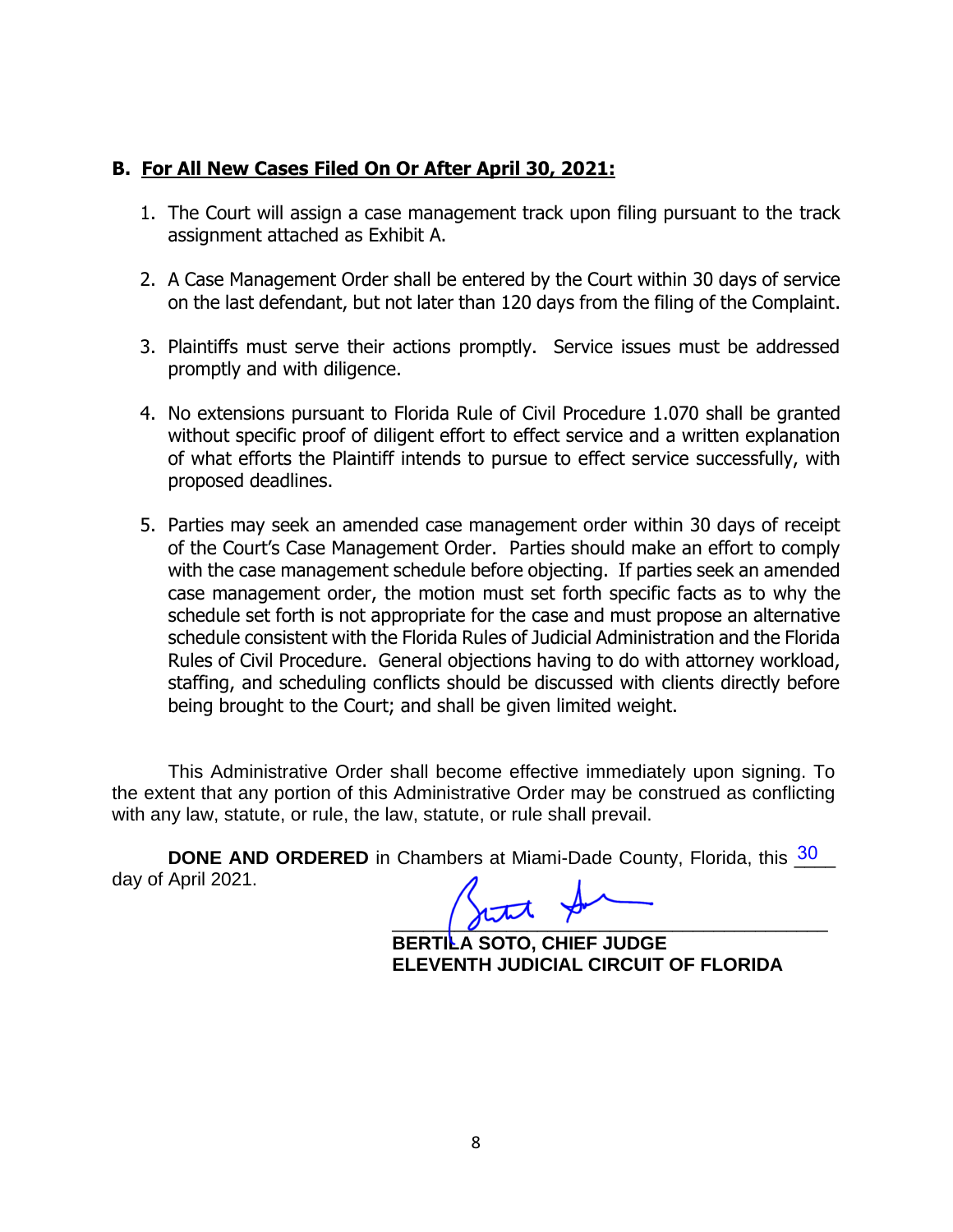## **EXHIBIT A**

## **CASE MANAGEMENT TRACK ASSIGNMENTS**

|                                                 | <b>Case Track Assignment</b> |
|-------------------------------------------------|------------------------------|
| ANTITRUST/TRADE REGULATION                      | Complex                      |
| AUTO NEGLIGENCE (GREATER THAN \$30,000)         | Standard                     |
| <b>BOND ESTREATURE</b>                          | Streamlined                  |
| <b>BUSINESS MALPRACTICE</b>                     | Complex                      |
| <b>BUSINESS TORT</b>                            | Complex                      |
| <b>BUSINESS TRANSACTIONS</b>                    | Complex                      |
| <b>CHALLENGE -STATUTE OR ORDINANCE</b>          | Complex                      |
| <b>CIVIL FORFEITURE</b>                         | Streamlined                  |
| <b>COMM PREMISES LIABILITY</b>                  | General                      |
| <b>CONDOMINIUM (GREATER THAN \$30,000)</b>      | Streamlined                  |
| <b>CONSTRUCTION DEFECT</b>                      | Complex                      |
| <b>CONSTRUCTION LIEN</b>                        | Streamlined                  |
| CONTRACT & INDEBTEDNESS (GREATER THAN \$30,000) | Streamlined                  |
| DECLATORY JUDGMENT (GREATER THAN \$30,000)      | Streamlined                  |
| DISCRIMINATION - EMPLOYMENT OR OTHER            | General                      |
| <b>EMINENT DOMAIN</b>                           | Complex                      |
| EQUITABLE RELIEF (GREATER THAN \$30,000)        | Streamlined                  |
| INJUNCTIVE RELIEF (GREATER THAN \$30,000)       | Streamlined                  |
| <b>INSURANCE CLAIM</b>                          | Streamlined                  |
| <b>INTELLECTUAL PROPERTY</b>                    | Complex                      |
| LEGACY CIRCUIT MORTGAGE FORECLOSURE             | Streamlined                  |
| LIBEL/SLANDER                                   | General                      |
| <b>MEDICAL MALPRACTICE</b>                      | Complex                      |
| NEGLIGENT SECURITY                              | General                      |
| <b>NURSING HOME NEGLIGENCE</b>                  | Complex                      |
| OTHER CIVIL COMPLAINT (NON-MONETARY)            | Varies                       |
| <b>OTHER NEGLIGENCE</b>                         | Streamlined                  |
| OTHER PROFESSIONAL MALPRACTICE                  | Complex                      |
| PERSONAL INJURY PROTECTION                      | Streamlined                  |
| PRODUCT LIABILITY                               | Complex                      |
| <b>REPLEVIN</b>                                 | Streamlined                  |
| <b>RESID. PREM LIABILITY</b>                    | Streamlined                  |
| RPMF-COM \$0-\$50,000                           | Streamlined                  |
| <b>RPMF-COM \$250,000 OR MORE</b>               | Streamlined                  |
| RPMF-COM \$50,001-\$249,999                     | Streamlined                  |
| RPMF-HOMESTEAD \$0-\$50,000                     | Streamlined                  |
| RPMF-HOMESTEAD \$250,000 OR MORE                | Streamlined                  |
| RPMF-HOMESTEAD \$50,001-\$249,999               | Streamlined                  |
| RPMF-NON-HOMESTEAD \$0-\$50,000                 | Streamlined                  |
| RPMF-NON-HOMESTEAD \$250,000 OR MORE            | Streamlined                  |
| RPMF-NON-HOMESTEAD \$50,001-\$249,999           | Streamlined                  |
| RPMF-OTHER ACTION \$0-\$50,000                  | Streamlined                  |
| RPMF-OTHER ACTION \$250,000 OR MORE             | Streamlined                  |
| RPMF - OTHER ACTION \$50,001-\$249,999          | Streamlined                  |
| SHAREHOLDER DERIVATIVE                          | Complex                      |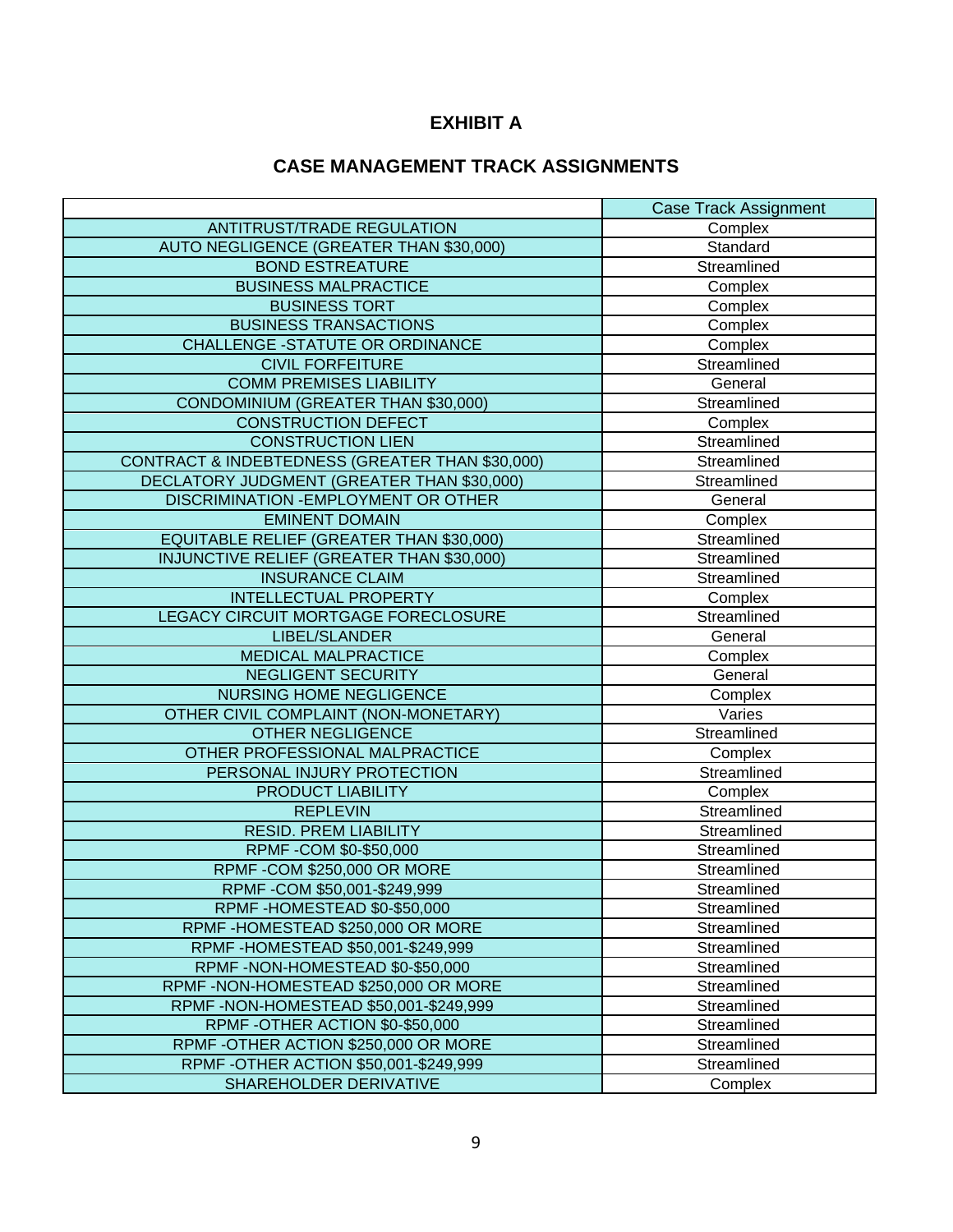### **EXHIBIT B**

### **JOINT CASE MANAGEMENT REPORT**

### **The form of this report may be amended by the circuit from time to time so parties are urged to check the 11th Circuit Webpage at:**

[https://www.jud11.flcourts.org/docs/JOINT%20CASE%20MANAGEMENT%20REPORT%20\(CIRC](https://www.jud11.flcourts.org/docs/JOINT%20CASE%20MANAGEMENT%20REPORT%20(CIRCUIT%20CIVIL).docx) [UIT%20CIVIL\).docx](https://www.jud11.flcourts.org/docs/JOINT%20CASE%20MANAGEMENT%20REPORT%20(CIRCUIT%20CIVIL).docx)

IN THE CIRCUIT COURT OF THE ELEVENTH JUDICIAL CIRCUIT IN AND FOR MIAMI-DADE COUNTY, FLORIDA

CIRCUIT CIVIL DIVISION

CASE NUMBER: SECTION:

Plaintiff,

v.

Defendant.

\_\_\_\_\_\_\_\_\_\_\_\_\_\_\_\_\_\_\_\_\_\_\_\_\_\_\_\_\_\_\_\_\_\_/

## **JOINT CASE MANAGEMENT REPORT**

This Joint Case Management Report ("Joint Report") shall form the basis for a case-specific case management order that will be used to set deadlines for the remainder of this case. All information provided should be as detailed, specific as possible, and fully accurate based on all of the current information available to both parties. The Court recognizes that, as additional information is exchanged, the information provided herein may change. The purpose of this report is to generally assess the case based on current knowledge in order to plan for, and anticipate, specific case needs.

Your answers to these questions should clearly indicate the areas of disagreement, if any, between the parties. Parties should add additional rows to charts where needed.

#### 1. Brief Factual Description of Case:

- a. Indicate type of case. (Ex. Negligence, Breach of Contract, Medical Malpractice, etc.): Click here to enter text.
- b. What is the track assignment based on case type (Ex. Streamlined, General, Complex)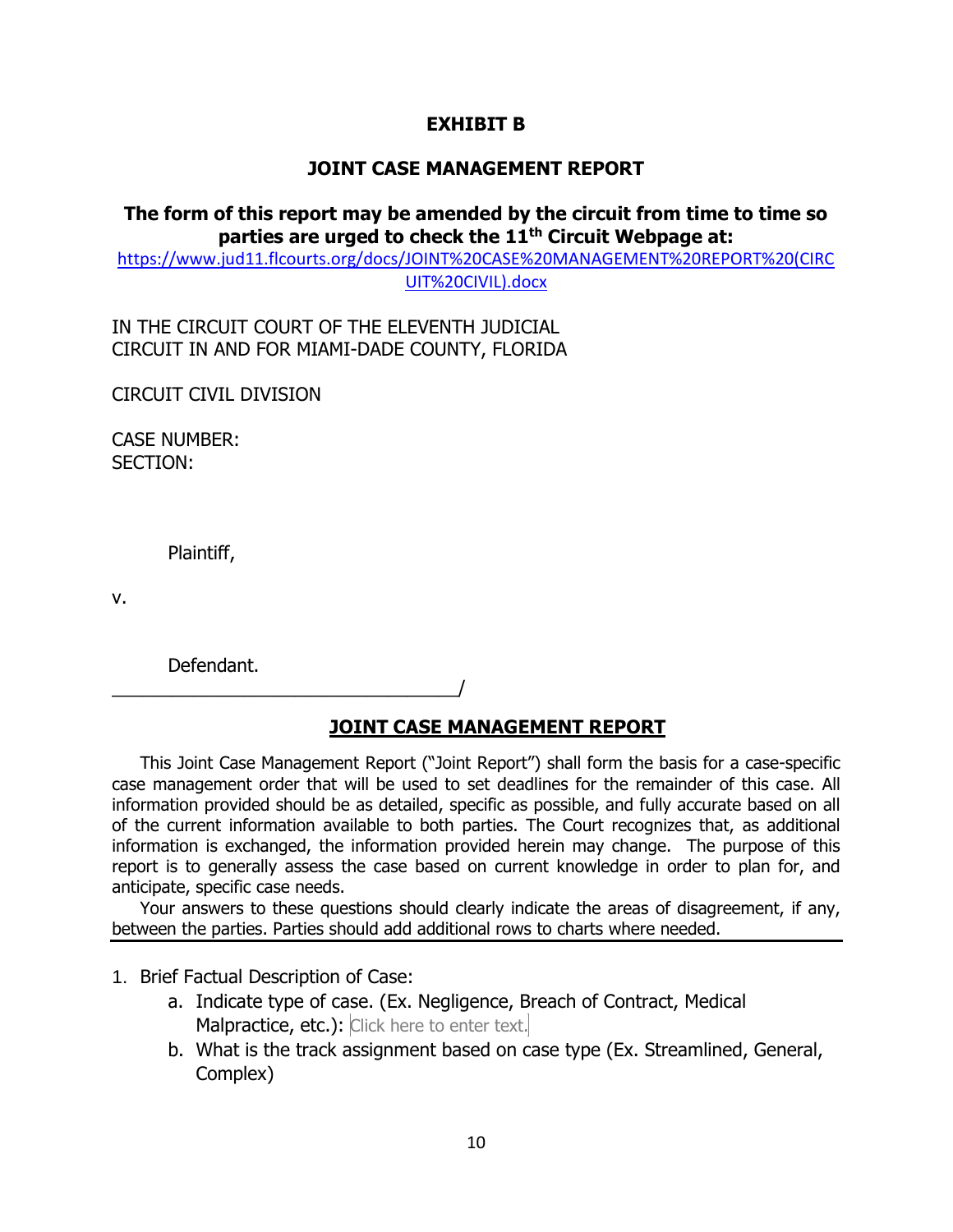- c. What is the relevant accrual date? (Ex. date of accident, loss, breach, etc.): Click here to enter text.
- d. What type(s) of damages sought? Click here to enter text.
- e. Provide a summary of pertinent facts: Click here to enter text.
- 2. Legal Issue(s) of Case: Click here to enter text.
- 3. List Current Pleadings Filed and Status: Click here to enter text.
- 4. Is the case at issue?
- 5. Do you anticipate the filing of:
	- a. Counter-claim(s) Click here to enter text.
	- b. Cross-claim(s) Click here to enter text.
	- c. Third party claim(s) Click here to enter text.

# 6. List Current Motion(s) Pending: Click here to enter text.

| Name of<br><b>Motion &amp;</b><br>Filer &<br><b>Portal Index</b><br><b>Number</b> | <b>Filed Date</b> | <b>Response</b><br>& Portal<br><b>Index</b><br><b>Number</b> | <b>Reply &amp;</b><br><b>Portal Index</b><br><b>Number</b> | <b>Meet and</b><br><b>Confer</b> | Outstanding<br><b>Issues</b> | <b>Hearing</b><br><b>Time</b><br><b>Required</b> | <b>Deadline for</b><br><b>Completion</b><br>(Date) |
|-----------------------------------------------------------------------------------|-------------------|--------------------------------------------------------------|------------------------------------------------------------|----------------------------------|------------------------------|--------------------------------------------------|----------------------------------------------------|
|                                                                                   |                   |                                                              |                                                            |                                  |                              |                                                  |                                                    |
|                                                                                   |                   |                                                              |                                                            |                                  |                              |                                                  |                                                    |
|                                                                                   |                   |                                                              |                                                            |                                  |                              |                                                  |                                                    |

- 7. List and describe key documents and/or evidence known as this time (Ex. Medical records, contract documents, pictures, video surveillance, etc.): Click here to enter text.
- 8. Please indicate the type of written discovery propounded in this case:
- 9. Click here to enter text.

| <b>Type</b>                | <b>Date</b><br><b>Propounded</b> | <b>Response</b> | Objection/<br><b>Privilege</b> | <b>Privilege</b><br>Log | <b>Meet</b><br>and<br><b>Confer</b> | <b>Outstanding</b><br><b>Issues</b> | <b>Deadline for</b><br><b>Completion</b><br>(Date) |
|----------------------------|----------------------------------|-----------------|--------------------------------|-------------------------|-------------------------------------|-------------------------------------|----------------------------------------------------|
| Interrogatories            |                                  |                 |                                |                         |                                     |                                     |                                                    |
| Expert<br>Interrogatories  |                                  |                 |                                |                         |                                     |                                     |                                                    |
| Update<br>Interrogatories  |                                  |                 |                                |                         |                                     |                                     |                                                    |
| Requests for<br>Production |                                  |                 |                                |                         |                                     |                                     |                                                    |
| Requests for<br>Admission  |                                  |                 |                                |                         |                                     |                                     |                                                    |
| Non-Party<br>Subpoenas     |                                  |                 |                                |                         |                                     |                                     |                                                    |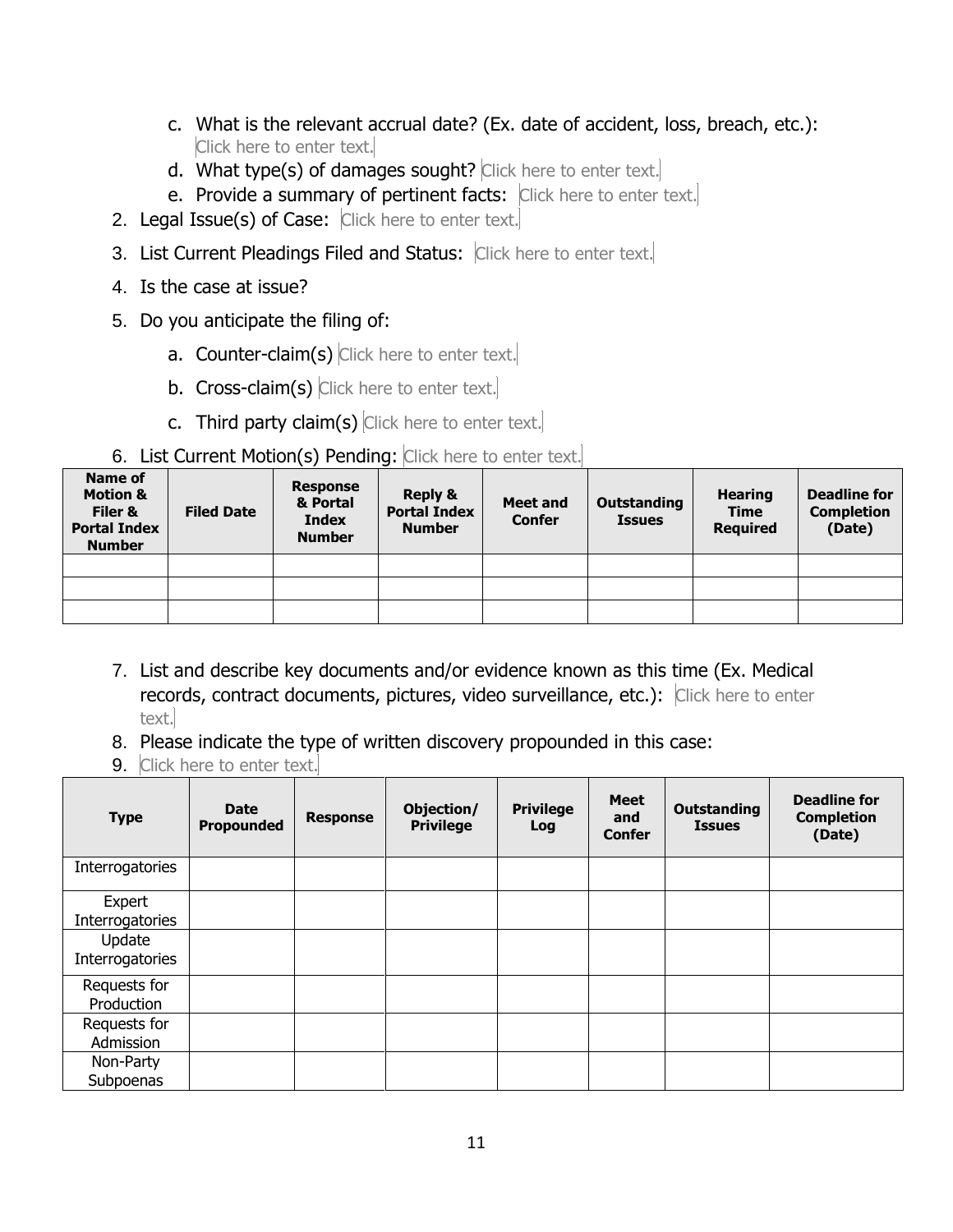- 10. Are there issues pertaining to Electronically Stored Information? Click here to enter text.
- 11.List all known fact witnesses by name. If unknown, describe the witness (Ex. FHP Trooper): Click here to enter text.
- 12.As it pertains to depositions in this case,

| Fact<br><b>Witness</b> | <b>Date</b> | <b>Completed</b><br>(Y/N) | <b>Scheduled</b><br>(Y/N) | <b>Noticed By</b><br>(Name of Party) | <b>Outstanding</b><br><b>Issues</b> | <b>Deadline</b><br>for<br><b>Completion</b><br>(Date) |
|------------------------|-------------|---------------------------|---------------------------|--------------------------------------|-------------------------------------|-------------------------------------------------------|
|                        |             |                           |                           |                                      |                                     |                                                       |
|                        |             |                           |                           |                                      |                                     |                                                       |
|                        |             |                           |                           |                                      |                                     |                                                       |

## 14.List all expert witnesses by name. If unknown, indicate the anticipated areas of expert witness testimony: Click here to enter text.

| <b>Expert</b><br><b>Witness</b> | <b>Date</b> | <b>Completed</b><br>(Y/N) | <b>Scheduled</b><br>(Y/N) | <b>Noticed By</b><br>(Name of<br>Party) | Outstanding<br><b>Issues</b> | Area of<br><b>Testimony</b> | <b>Deadline</b><br>for<br><b>Completion</b><br>(Date) |
|---------------------------------|-------------|---------------------------|---------------------------|-----------------------------------------|------------------------------|-----------------------------|-------------------------------------------------------|
|                                 |             |                           |                           |                                         |                              |                             |                                                       |
|                                 |             |                           |                           |                                         |                              |                             |                                                       |
|                                 |             |                           |                           |                                         |                              |                             |                                                       |

15. Inspections requested/required? Click here to enter text.

| <b>Inspections</b> | <b>Date</b> | <b>Completed</b><br>(Y/N) | <b>Scheduled</b><br>(Y/N) | <b>Noticed By</b><br>(Name of<br>Party) | <b>Outstandin</b><br>g Issues | <b>Purpose</b><br><b>of</b><br><b>Inspectio</b><br>n | <b>Deadline</b><br>for<br><b>Completi</b><br><b>on</b><br>(Date) |
|--------------------|-------------|---------------------------|---------------------------|-----------------------------------------|-------------------------------|------------------------------------------------------|------------------------------------------------------------------|
|                    |             |                           |                           |                                         |                               |                                                      |                                                                  |
|                    |             |                           |                           |                                         |                               |                                                      |                                                                  |
|                    |             |                           |                           |                                         |                               |                                                      |                                                                  |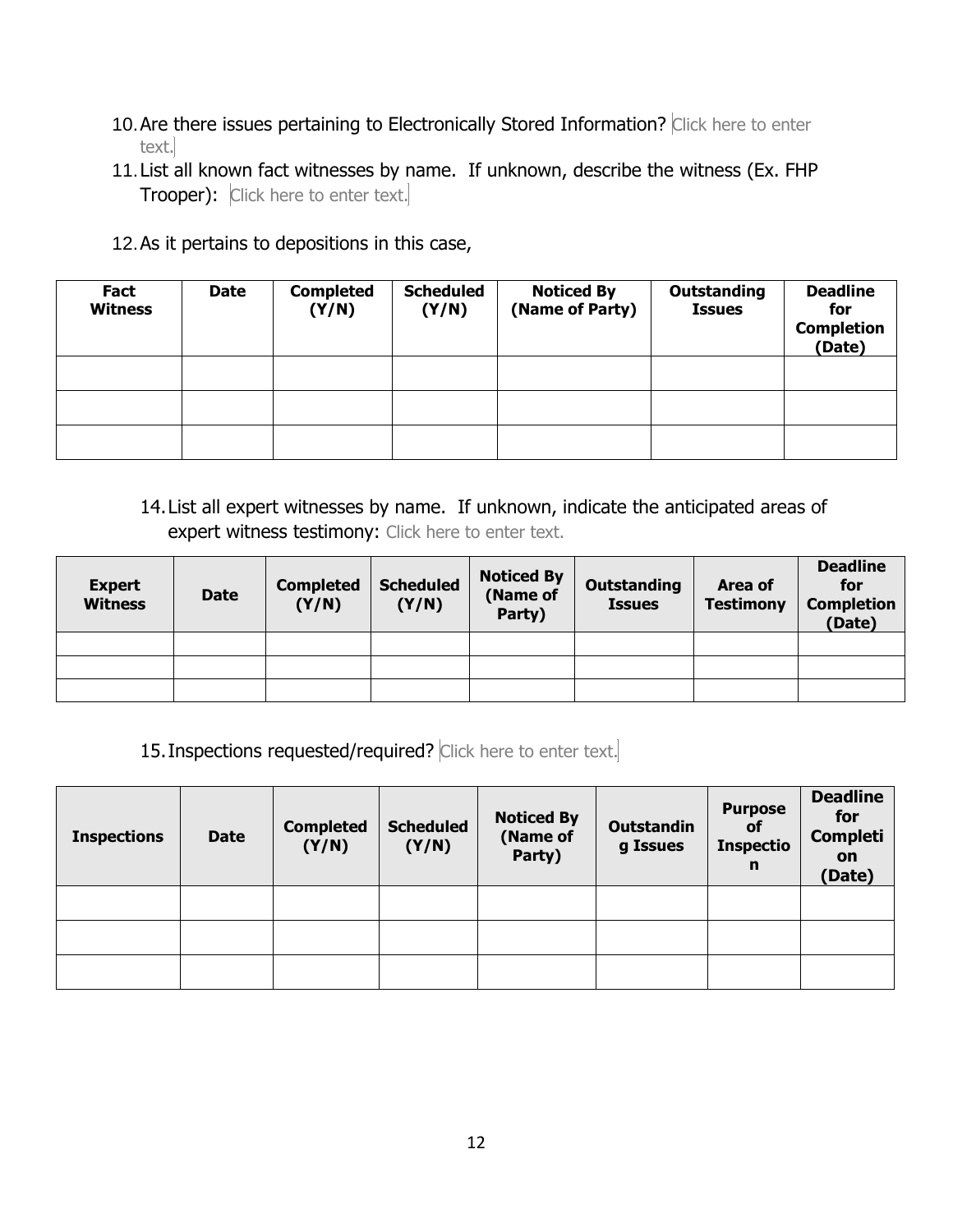16. Comprehensive Medical Examinations requested/required? Click here to enter text. If so, how many?

| <b>Examinations</b> | <b>Date</b> | <b>Completed</b><br>(Y/N) | <b>Scheduled</b><br>(Y/N) | <b>Noticed</b><br><b>By (Name</b><br>of Party) | <b>Outstanding</b><br><b>Issues</b> | <b>Subject</b><br><b>of</b><br><b>Examinat</b><br>ion | <b>Deadline for</b><br><b>Completion</b><br>(Date) |
|---------------------|-------------|---------------------------|---------------------------|------------------------------------------------|-------------------------------------|-------------------------------------------------------|----------------------------------------------------|
|                     |             |                           |                           |                                                |                                     |                                                       |                                                    |
|                     |             |                           |                           |                                                |                                     |                                                       |                                                    |
|                     |             |                           |                           |                                                |                                     |                                                       |                                                    |

#### 17.Mediation:

| <b>Mediator</b> | Date of<br><b>Mediation</b> | <b>Completed</b><br>(Y/N) | <b>Scheduled</b><br>(Y/N) | <b>Result</b> | <b>Outstandin</b><br>g Issues | Date of<br><b>Mediatio</b><br>n Order | <b>Deadline for</b><br><b>Completion</b><br>(Date) |
|-----------------|-----------------------------|---------------------------|---------------------------|---------------|-------------------------------|---------------------------------------|----------------------------------------------------|
|                 |                             |                           |                           |               |                               |                                       |                                                    |
|                 |                             |                           |                           |               |                               |                                       |                                                    |
|                 |                             |                           |                           |               |                               |                                       |                                                    |

### 18.Trial readiness:

| <b>Estimated Length of Trial (specify the</b><br>number of trial days): |  |
|-------------------------------------------------------------------------|--|
| <b>Identification of Jury or Non-Jury Trial:</b>                        |  |
| <b>Requested Trial Date:</b>                                            |  |

List dates previously set for trial:

| <b>Previous</b><br><b>Trial Dates</b> | Date of<br><b>Previous</b><br><b>Trial Order</b> | <b>Status:</b><br>Continued,<br><b>Rolled Over,</b><br><b>Reset</b> | Name of<br><b>Parking</b><br><b>Seeking</b><br><b>Continuance</b> | <b>Reason for</b><br><b>Continuance</b> | Outstanding<br><b>Issues</b> | <b>Issues</b><br><b>Resolved</b><br>(Y/N) |
|---------------------------------------|--------------------------------------------------|---------------------------------------------------------------------|-------------------------------------------------------------------|-----------------------------------------|------------------------------|-------------------------------------------|
|                                       |                                                  |                                                                     |                                                                   |                                         |                              |                                           |
|                                       |                                                  |                                                                     |                                                                   |                                         |                              |                                           |

19.Are you aware of any issues that may possibly delay the normal progression of this case? (Ex. Maternity leave, bankruptcy, upcoming surgeries, extended special set trial in another case, etc.) Click here to enter text. If so, please specify Click here to enter text.

13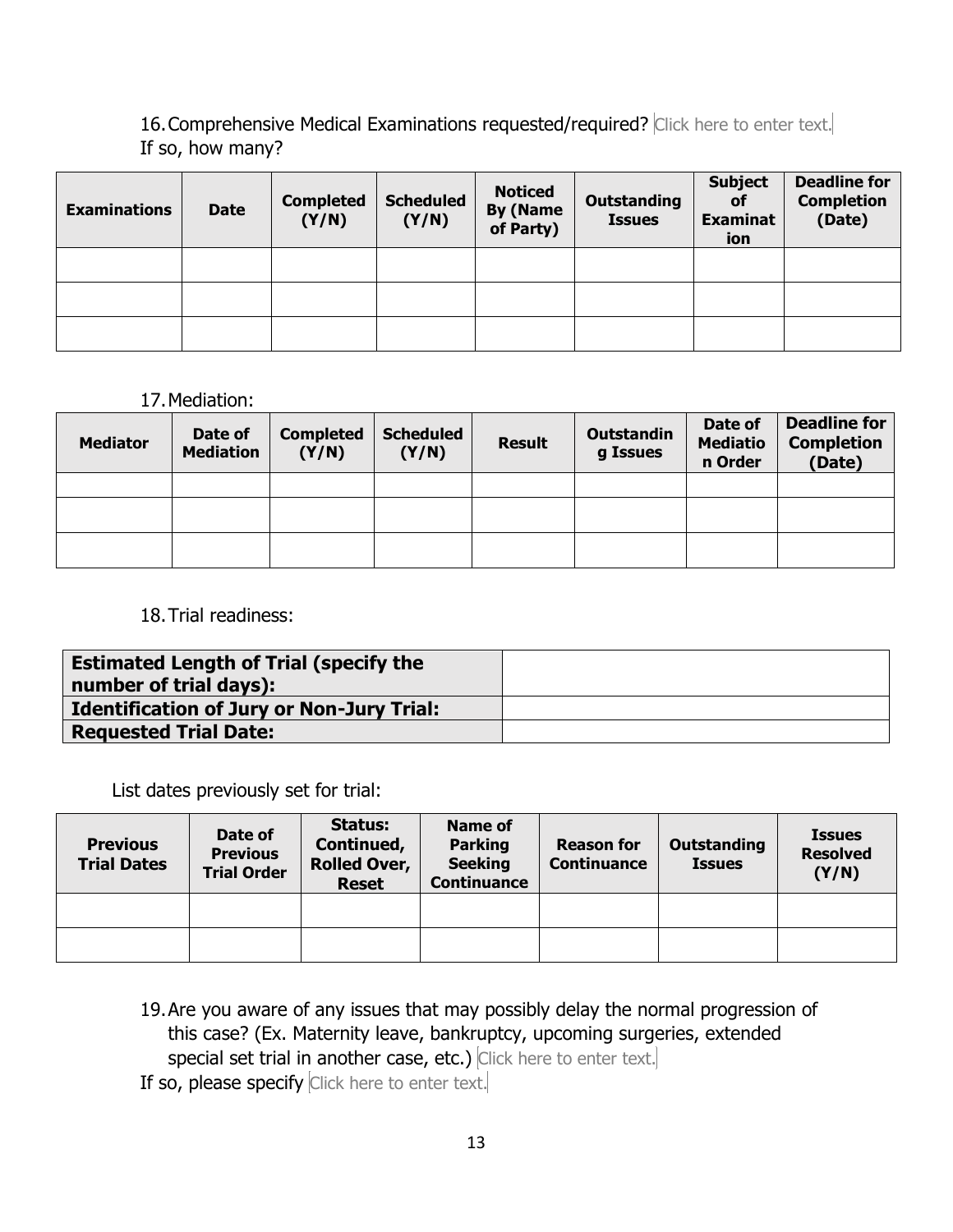### 20.Fill out the following contact information:

| <b>Party</b>    | <b>Attorney Name</b>      | Telephone #                  | <b>Email Address</b>      |
|-----------------|---------------------------|------------------------------|---------------------------|
| Choose an item. | Click here to enter text. | Click here to<br>enter text. | Click here to enter text. |
| Choose an item. | Click here to enter text. | Click here to<br>enter text. | Click here to enter text. |
| Choose an item. | Click here to enter text. | Click here to<br>enter text. | Click here to enter text. |

Indicate which of the following applies:

 $\Box$ This Joint Report was prepared pursuant to the information provided by the parties, following a full meet and confer.

 $\Box$ This Joint Report was prepared pursuant to the information provided by the parties but there was no meet and confer.

☐This Joint Report was prepared solely based on the undersigned's information of the case. No information was provided by any other party and no meet and confer occurred due to: (state reason)

□None of the above – explain: Click here to enter text.

## **Copies of this report have been furnished to:**

Click here to enter text.

Click here to enter text.

## **Signature Bloc**